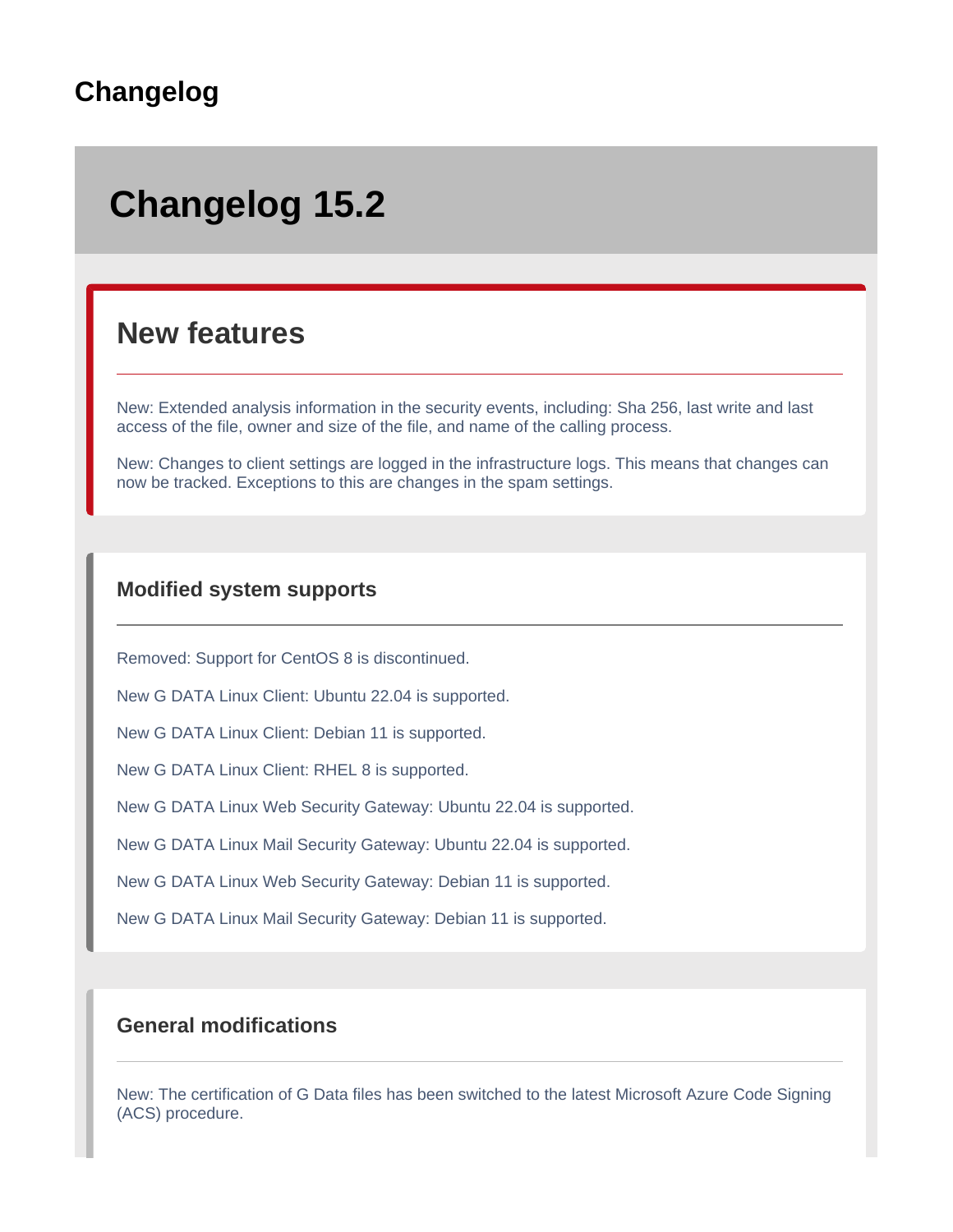Optimized: The sometimes confusing "data status" time information has been removed both in G DATA Administrator and on the client tray icon. Timestamps now refer exclusively to the signature version.

#### **SIEM**

New: The update provides ready-to-use preconfigured telegraf.config files for Graylog, Splunk and Syslog. Future updates will not overwrite the files used.

Fixed: Data transfer issues between G DATA ManagementServer and the Telegraf service have been fixed.

Removed: [The "Telegraf \(Gdmms\)" service is no longer created automatically.](https://www.gdata.help/display/BS/SIEM+-+Security+Information+and+Event+Management)

# **G DATA Administrator**

New: The version number of the additional security components loaded on G DATA ManagementServer is also displayed in the ManagementServer view, in the Update/Signature Updates module.

New: The version number of the additional security components loaded on the individual client is now also displayed in the Client view, in the Client Settings / Overview module.

New: The "Messages by staged distribution" feature has been added to the alert messages.

Enhanced: Windows 11, Windows Server 2022, and Windows 10 21H2 operating systems are now displayed in the system information for the client.

Optimized: Sorting of the object tree.

Fixed: Problems with setting an exception for the AntiRansomWare module were fixed.

Fixed: Problems with logging in with the "Portable Admin" were fixed.

Fixed: Problems with opening the client settings / guards in the module menu were fixed.

#### **Updates**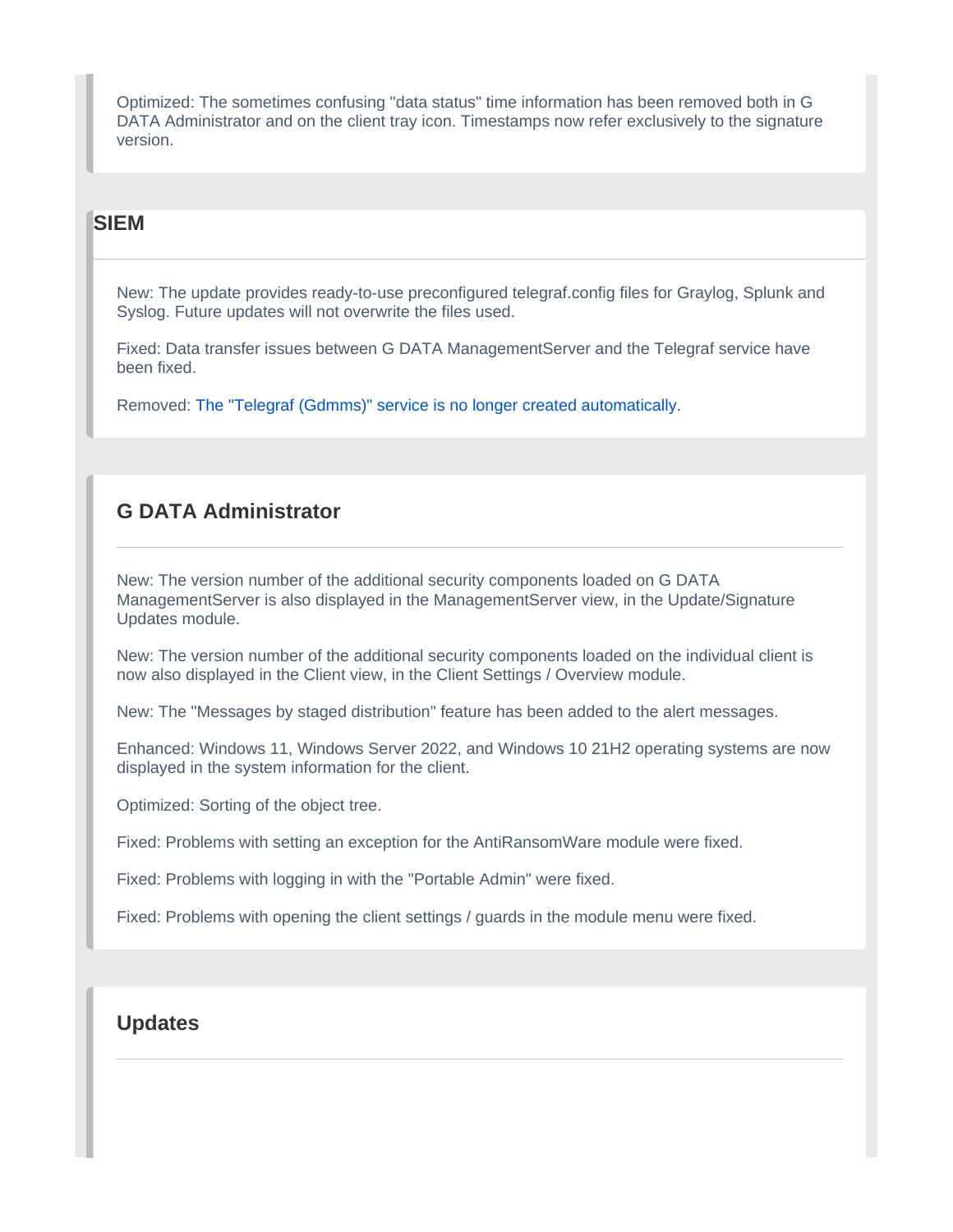New: Insufficiently patched systems do not receive automatic program updates. The "Update program files automatically" feature is disabled. Notes are written to the infrastructure logs. See also [Update status of your operating systems](https://www.gdata.help/display/BS/Updatestand+Ihrer+Betriebssysteme). (Warning) This does not apply to G DATA SubnetServers. These cannot be intercepted. Therefore, before updating, please make absolutely sure that the systems are patched.

Optimized: Optimization of storage space requirements of signature updates by deleting obsolete signature packages.

Optimized: Failed client program updates are repeated.

Optimized: The update for MAC client program updates has been changed to an improved update procedure. As a result, clients receive their program updates directly from the G DATA management server.

Fixed: Problems with the client loading signature updates (additional security components) from the Internet have been fixed.

Fixed: Causes that caused G DATA ManagementServer to stop performing automatic virus signature updates have been fixed.

Fixed: Linux clients, with the Perform program updates automatically feature enabled, no longer perform the update after each contact with G DATA ManagementServer.

Removed: The outdated signature update cycles "Weekly" and "On Internet update" have been removed.

#### **ManagementServer**

New: Alert message when the G DATA ManagementServer hard disk is running full. (Configurable in the config.xml file: PercentageThresholdFreeSpace).

New: If computer names have been swapped in Active Directory, synchronization problems occur between G DATA ManagementServer and Active Directory. The problem is documented in the infrastructure logs with the name of the causing clients.

#### **Clients**

New: Security events of the monitor and the scan jobs are written to the Windows event displays (application and service logs) of the affected client.

Optimized: Client-specific monitor and scanner exceptions are preserved when moving to another group.

Fixed: Clients load again in peer-to-peer update mode when this feature is enabled.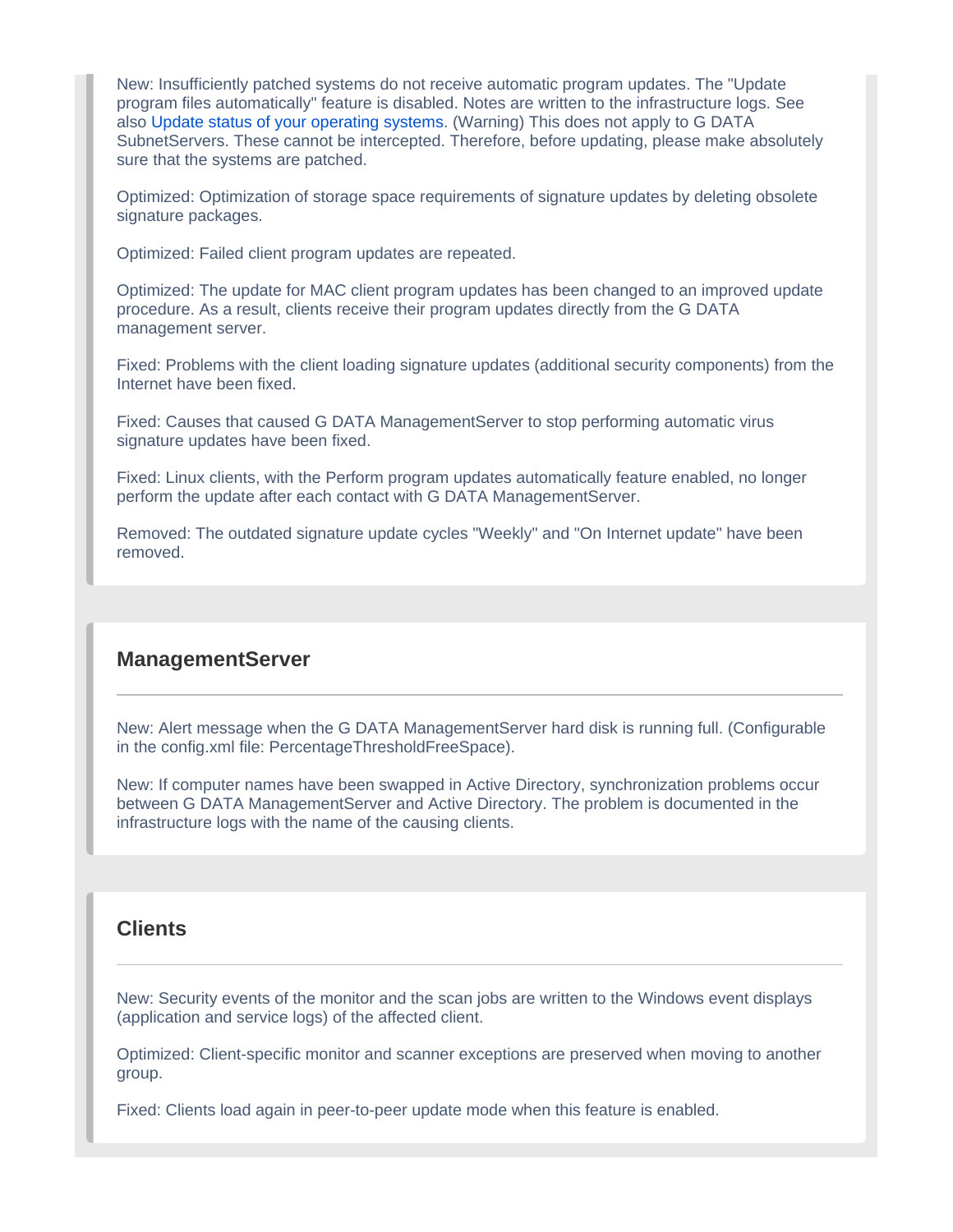#### **MAC**

New: The status of program updates is now also displayed in G DATA Administrator for MAC clients.

# **G DATA Exchange Mail Security**

Optimized: Temporary files created during mailbox scanning are completely deleted after the scan is completed.

#### **PatchManagement**

Optimized: The product has been revised in terms of performance.

Added: Missing browser updates have been added.

#### **PolicyManager**

Optimized: The web content control categories have been updated.

#### **Logs**

Optimized: Logs do not report web browser plugin messages when the browser is updated. Logs are created just when the plugin is activated and deactivated in the web browser.

### **Synchronisation**